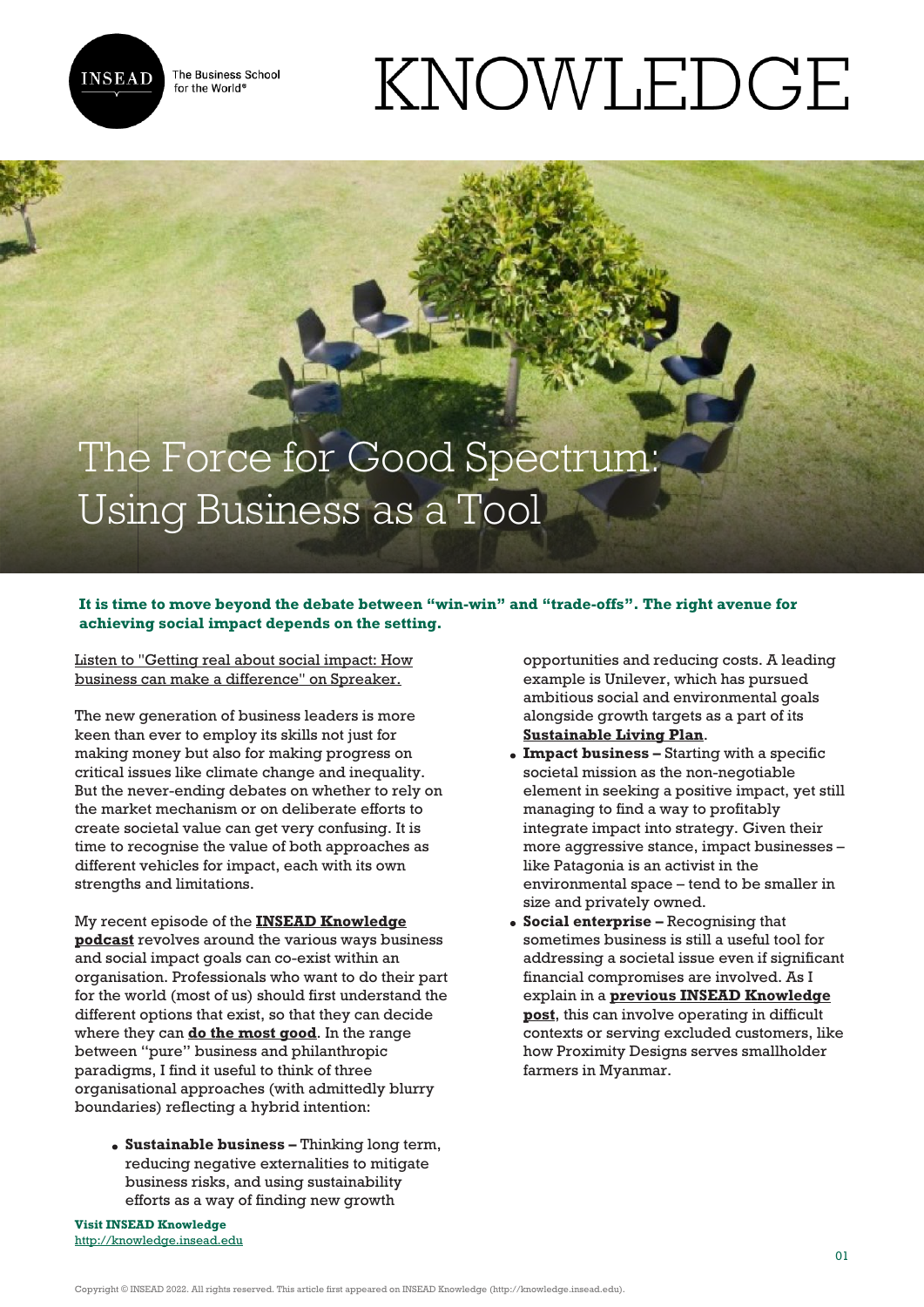

As a professor in INSEAD's Degree Programmes and a co-director of **[INSEAD Social Entrepreneurship](https://www.insead.edu/executive-education/entrepreneurship-family-business/social-entrepreneurship-programme) [Programme](https://www.insead.edu/executive-education/entrepreneurship-family-business/social-entrepreneurship-programme) (ISEP)**, I find participants eager to build thriving "impact businesses" that can deliver profits while being a force for good. I remind them that, while this is great whenever practical and [appropriate, we should](http://knowledge.insead.edu) remember that both approaches have their place. In the hype about "winwin", it's very common to confuse the two following statements:

- "We can find opportunities where profits and impact align" (TRUE)
- "We can align profits and impact for every issue that matters" (FALSE).

#### **Decoupling scale of impact from scale of the organisation**

In a typical business entrepreneur's journey, the end goal is generally a blockbuster exit after the venture has demonstrated commercial success. But, for impact-seeking organisations, the definition of success is less clear. A common misconception equates the scale of the organisation with the extent of its impact. However, this raises two vexing issues.

The first is that a single-minded quest to scale up an organisation's work can sometimes come at the cost of *depth* of impact, an issue I have described in detail (using microfinance as an example) in a **[previous INSEAD Knowledge article](https://knowledge.insead.edu/responsibility/crowdfunding-for-impact-12456)**. The second, which I will expand on here, is that the scale of an organisation is not the same as the scale of its impact: done right, a venture can have an impact that significantly exceeds its own scale.

An example comes from the Singapore-based nonprofit **[AWWA](https://www.awwa.org.sg/)**, whose mission is "to empower the disadvantaged to maximise their potential to lead independent and dignified lives". One recent AWWA project is an inclusive preschool called the "**[Kindle Garden](https://www.kindlegarden.com.sg/)**". AWWA's leadership realised that the opportunity to attend school alongside differently abled kids could be a persuasive pedagogical selling point. As **[the school's](https://www.straitstimes.com/singapore/education/catering-to-children-of-different-needs) [principal](https://www.straitstimes.com/singapore/education/catering-to-children-of-different-needs)** put it, "Mainstream children benefit more here. As they learn to look out for one another, they become more compassionate."

Given its strong reputation and the broader push towards inclusion in Singapore, the Kindle Garden could have been scaled up through a long-term reliance on grants. However, the organisation opted to stay small. It confined the use of grant money to its initial years, for the sole purpose of piloting and proving that an inclusive preschool approach works for all children. Once that was established, Kindle Garden became financially more self-sustaining by raising its fees (despite external criticism) through a tiered pricing structure, wherein only families with limited financial means could receive a reduced tuition rate.

The Kindle Garden is a social enterprise of modest scale, with fewer than 100 students. But its intended impact extends far beyond its size. By demonstrating the financial viability of its inclusive preschool model, it hopes to encourage other private as well as government-run preschools to adopt a more inclusive approach. Rather than devoting time and energy just to found a few dozen preschools of its own, the AWWA leadership believes it can achieve a much bigger impact through moving the thousands of existing preschools towards being more inclusive.

### **Impact ventures as R&D labs for social innovation**

Social impact leaders can punch far above their weight by switching their entrepreneurial focus. Instead of concentrating on expanding the reach of their own project or organisation, they can shift gears toward developing new types of models for delivering impact – even if on a small scale – that could serve as role models or templates for others to adopt. Innovate well and make your experience widely available then scale of impact will naturally follow without the need to grow your organisation.

An impact business might start off more as a social enterprise, using its freedom from short-term financial constraints (such as the need for quarterly shareholder reporting) to patiently determine a robust business model for making money. Once it is successful, it can go on to become a profitable business – maybe establishing a franchise, going public or being acquired by a larger company.

But, given the tough issues and contexts they deal with, some social enterprises might need subsidies even in the long run. For them, establishing evidence of impact is particularly important: The investors supporting them are essentially buying impact and looking at the price of that impact. Once the cost effectiveness of a model is established, exploring adoption by other organisations, including the government, becomes a natural direction for scaling up impact.

**Visit INSEAD Knowledge** <http://knowledge.insead.edu>

Copyright © INSEAD 2022. All rights reserved. This article first appeared on INSEAD Knowledge (http://knowledge.insead.edu).